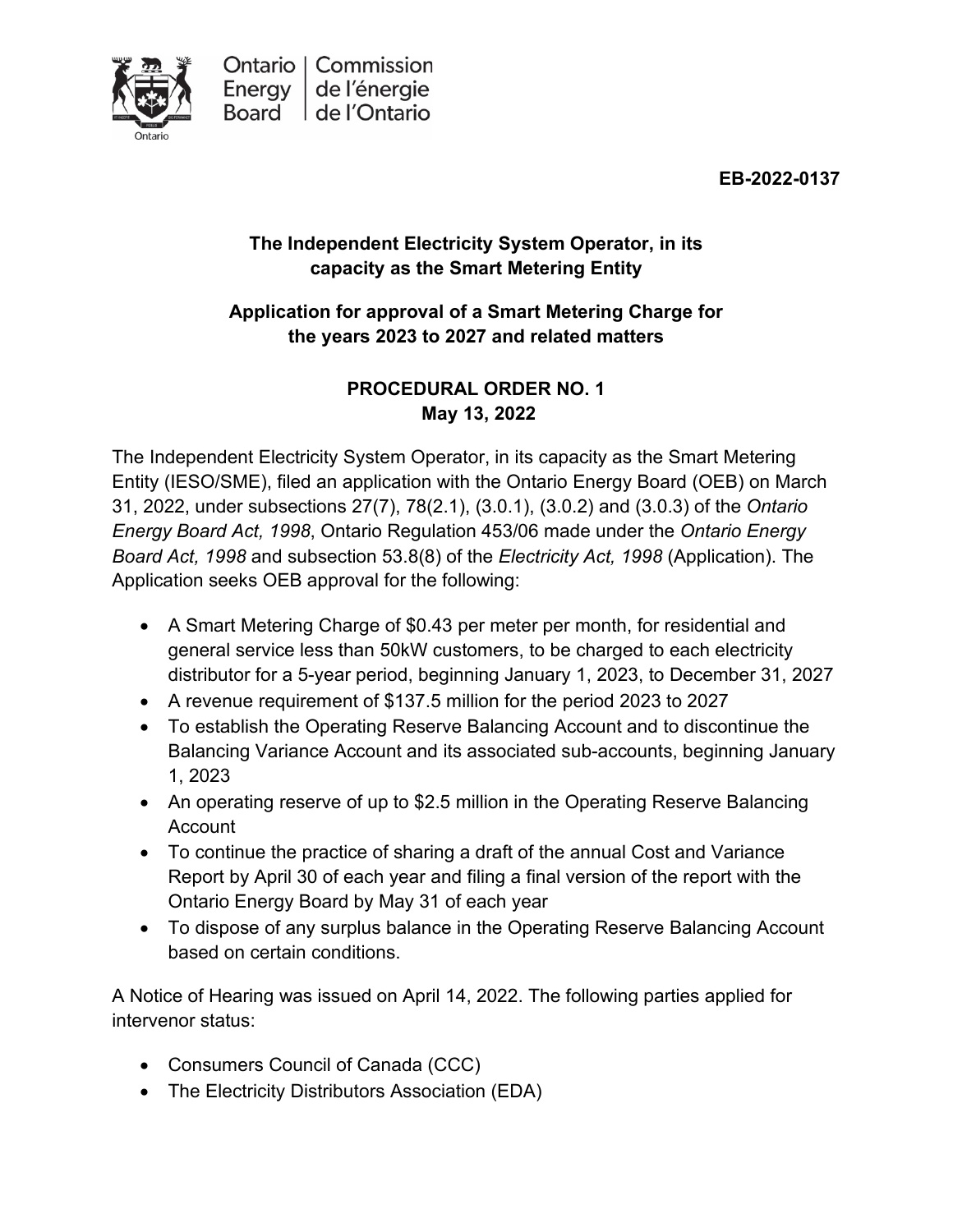- Energy Probe Research Foundation (Energy Probe)
- Environmental Defence Canada Inc. (Environmental Defence)
- Niagara-on-the-Lake Hydro Inc. (Niagara-on-the-Lake Hydro)
- Vulnerable Energy Consumers Coalition (VECC)

No objection was received from the IESO/SME.

CCC, EDA, Energy Probe, Environmental Defence, Niagara-on-the-Lake Hydro and VECC are approved as intervenors. CCC, Energy Probe, Environmental Defence and VECC are eligible to apply for an award of costs under the OEB's [Practice Direction on](https://www.oeb.ca/industry/rules-codes-and-requirements/practice-direction-cost-awards)  [Cost Awards.](https://www.oeb.ca/industry/rules-codes-and-requirements/practice-direction-cost-awards)

Parties should not engage in detailed exploration of items that do not appear to be material. In making its decision on cost awards, the OEB will consider whether cost eligible intervenors made reasonable efforts to ensure that their participation in the proceeding was focused on material issues. Cost eligible intervenors should also be aware that the OEB will not generally allow the recovery of costs for the attendance of more than one representative of any party unless a compelling reason is provided when cost claims are filed.

The list of parties in this proceeding is attached as Schedule A to this Procedural Order.

#### **Issues List**

The IESO/SME has filed a draft issues list. The OEB is making provision for submissions on the draft issues list, attached as Schedule B to this Procedural Order. The OEB Panel will determine the final issues list prior to the filing of interrogatories**.**

#### **Interrogatories**

The OEB is also making provision for written interrogatories. Parties should consult sections 26 and 27 of the OEB's [Rules of Practice and Procedure](https://www.oeb.ca/industry/rules-codes-and-requirements/rules-practice-procedure) regarding required naming and numbering conventions and other matters related to interrogatories.

## **Settlement Conference**

The OEB is also making provision for a settlement conference. Following the settlement conference, the OEB is making provision for the filing of letters informing the OEB of the status of the settlement discussions, submissions if there is no settlement and the filing of a settlement proposal by the IESO/SME, if any. Following the filing of any settlement proposal, the OEB may make provision for the presentation of the settlement proposal.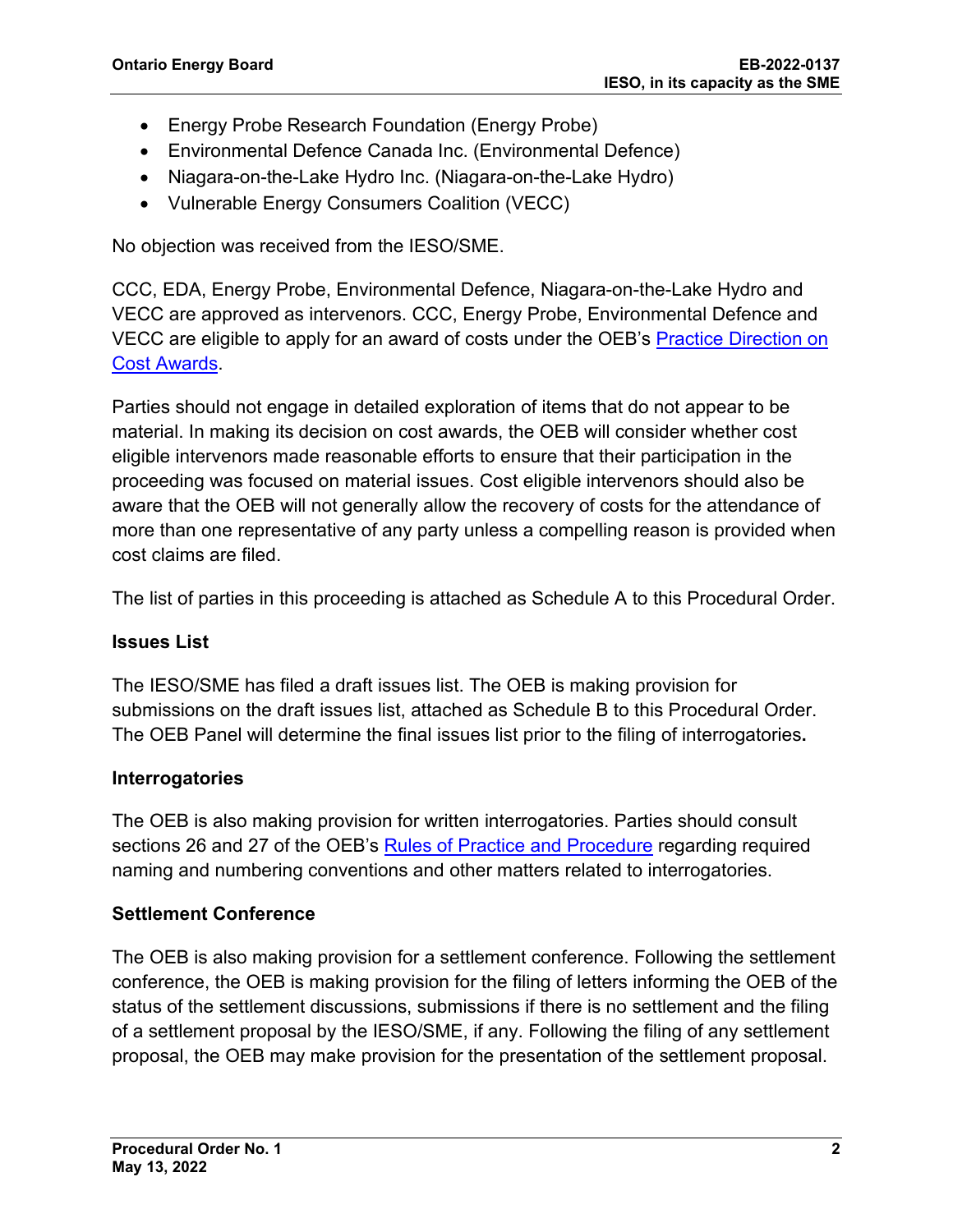It is necessary to make provision for the following matters related to this proceeding. Further procedural orders may be issued by the OEB.

## **THE ONTARIO ENERGY BOARD ORDERS THAT:**

- 1. Any submissions by OEB staff and intervenors on the draft issues list in Schedule B shall be filed with the OEB and served on all parties by **May 24, 2022**.
- 2. The IESO/SME may respond to the submissions of intervenors and OEB staff and all other parties may respond to the submissions of the other parties. The written submissions shall be filed with the OEB and served on all parties by **May 31, 2022**.
- 3. OEB staff and intervenors shall request any relevant information and documentation from the IESO/SME that is in addition to the evidence already filed, by written interrogatories filed with the OEB and served on all parties by **June 10, 2022**.
- 4. The IESO/SME shall file with the OEB complete written responses to all interrogatories and serve them on all intervenors by **June 30, 2022**.
- 5. A settlement conference among the parties and OEB staff will be convened on **July 20, 2022**, starting at 9:30 a.m. If necessary, the settlement conference will continue on **July 21, 2022**. Information on how to participate in the conference will be provided at a later date.
- 6. **Within 48 hours** of the conclusion of the settlement conference, the IESO/SME shall file a letter informing the OEB of the status of the settlement discussions including whether a tentative agreement had been reached or if the parties propose to continue the settlement discussions.
- 7. If there is no settlement proposal arising from the settlement conference, the IESO/SME shall file a statement to that effect with the OEB by **July 28, 2022**. In that event, parties shall file and serve on the other parties by **August 4, 2022,** any submissions on which issues shall be heard in writing, and for which issues the OEB should hold an oral hearing.
- 8. If there is a settlement, any settlement proposal arising from the settlement conference shall be filed with the OEB on or before **August 8, 2022**. In addition to outlining the terms of any settlement, the settlement proposal should contain a list of any unsettled issues, indicating with reasons whether the parties believe those issues should be dealt with by way of oral or written hearing.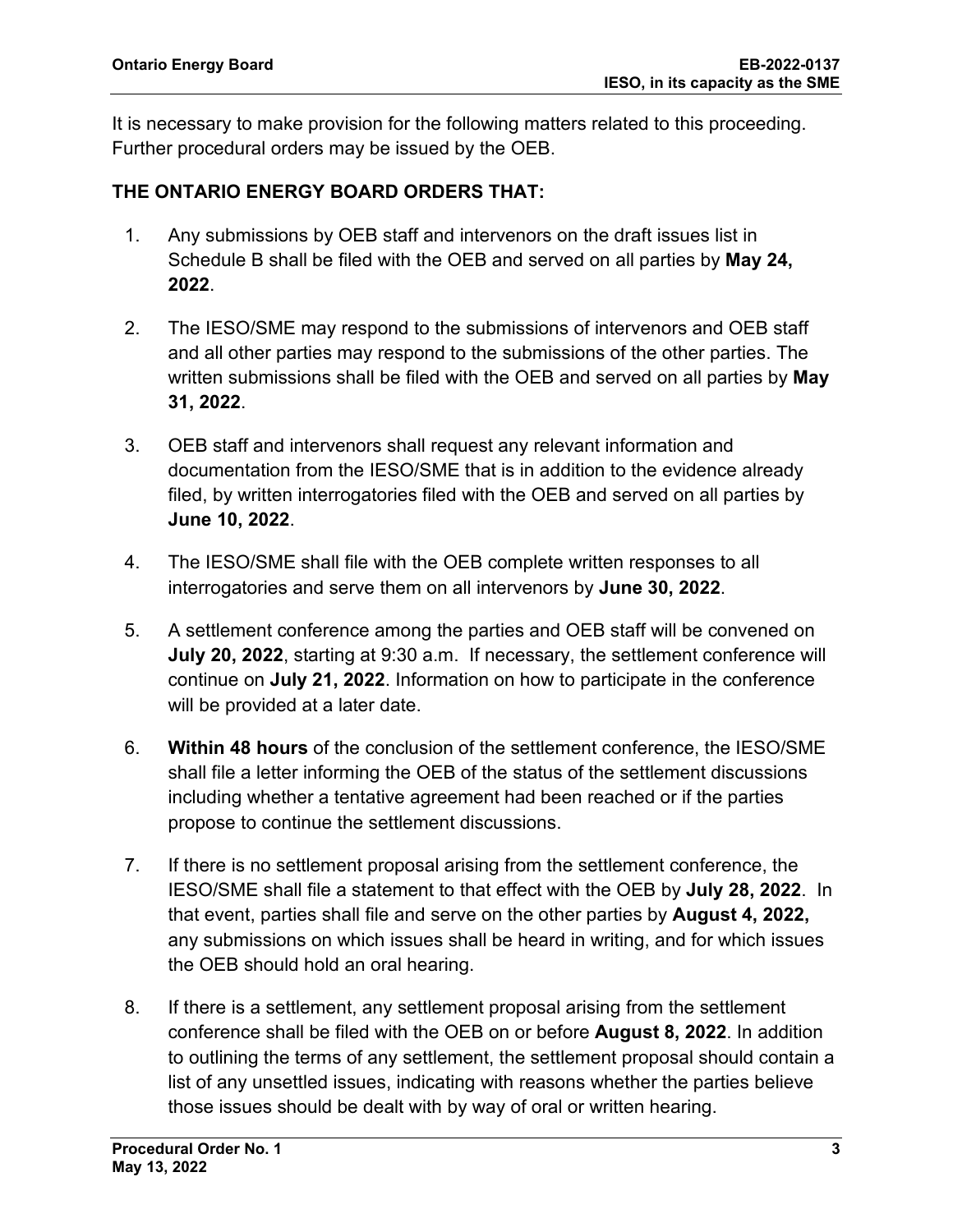9. Any submission from OEB staff on a settlement proposal shall be filed with the OEB and served on all parties by **August 17, 2022**.

Parties are responsible for ensuring that any documents they file with the OEB, such as applicant and intervenor evidence, interrogatories and responses to interrogatories or any other type of document, **do not include personal information** (as that phrase is defined in the *Freedom of Information and Protection of Privacy Act*), unless filed in accordance with rule 9A of the OEB's [Rules of Practice and Procedure.](https://www.oeb.ca/industry/rules-codes-and-requirements/rules-practice-procedure)

Please quote file number, **EB-2022-0137** for all materials filed and submit them in searchable/unrestricted PDF format with a digital signature through the OEB's online [filing portal.](https://p-pes.ontarioenergyboard.ca/PivotalUX/)

- Filings should clearly state the sender's name, postal address, telephone number and e-mail address.
- Please use the document naming conventions and document submission standards outlined in the [Regulatory Electronic Submission System \(RESS\)](https://www.oeb.ca/sites/default/files/RESS-Document-Guidelines-202006.pdf)  [Document Guidelines](https://www.oeb.ca/sites/default/files/RESS-Document-Guidelines-202006.pdf) found at the [File documents online page](https://www.oeb.ca/regulatory-rules-and-documents/file-documents-online) on the OEB's website.
- Parties are encouraged to use RESS. Those who have not yet set up an [account,](https://www.oeb.ca/oeb/_Documents/e-Filing/Electronic_User_Form.pdf?v=20200331) or require assistance using the online filing portal can contact [registrar@oeb.ca](mailto:registrar@oeb.ca) for assistance.
- Cost claims are filed through the OEB's online filing portal. Please visit the File [documents online page](https://www.oeb.ca/regulatory-rules-and-documents/file-documents-online) of the OEB's website for more information. All participants shall download a copy of their submitted cost claim and serve it on all required parties as per the [Practice Direction on Cost Awards.](https://www.oeb.ca/regulatory-rules-and-documents/rules-codes-and-requirements/practice-direction-cost-awards)

All communications should be directed to the attention of the Registrar at the address below and be received by end of business, 4:45 p.m., on the required date.

With respect to distribution lists for all electronic correspondence and materials related to this proceeding, parties must include the Case Manager, Michael Bell at [Michael.Bell@oeb.ca](mailto:%20Michael.Bell@oeb.ca) and OEB Counsel, Ian Richler at [Ian.Richler@oeb.ca.](mailto:Ian.Richler@oeb.ca)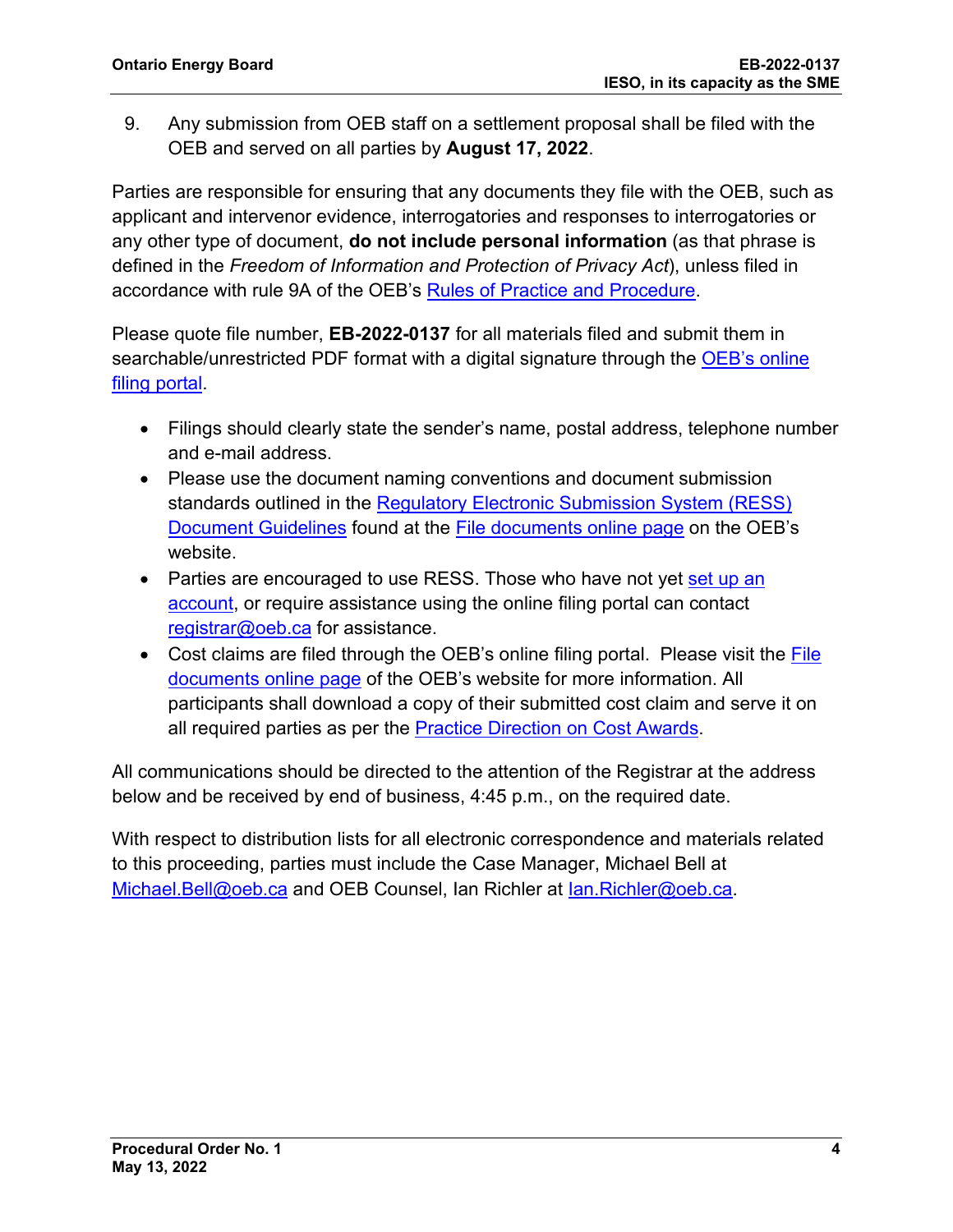Email: [registrar@oeb.ca](mailto:registrar@oeb.ca) Tel: 1-877-632-2727 (Toll free)

**DATED** at Toronto, **May 13, 2022**

## **ONTARIO ENERGY BOARD**

#### **By delegation, before: Nancy Marconi**

**Nancy** Marconi Digitally signed by Nancy Marconi Date: 2022.05.13 13:54:29 -04'00'

Nancy Marconi **Registrar**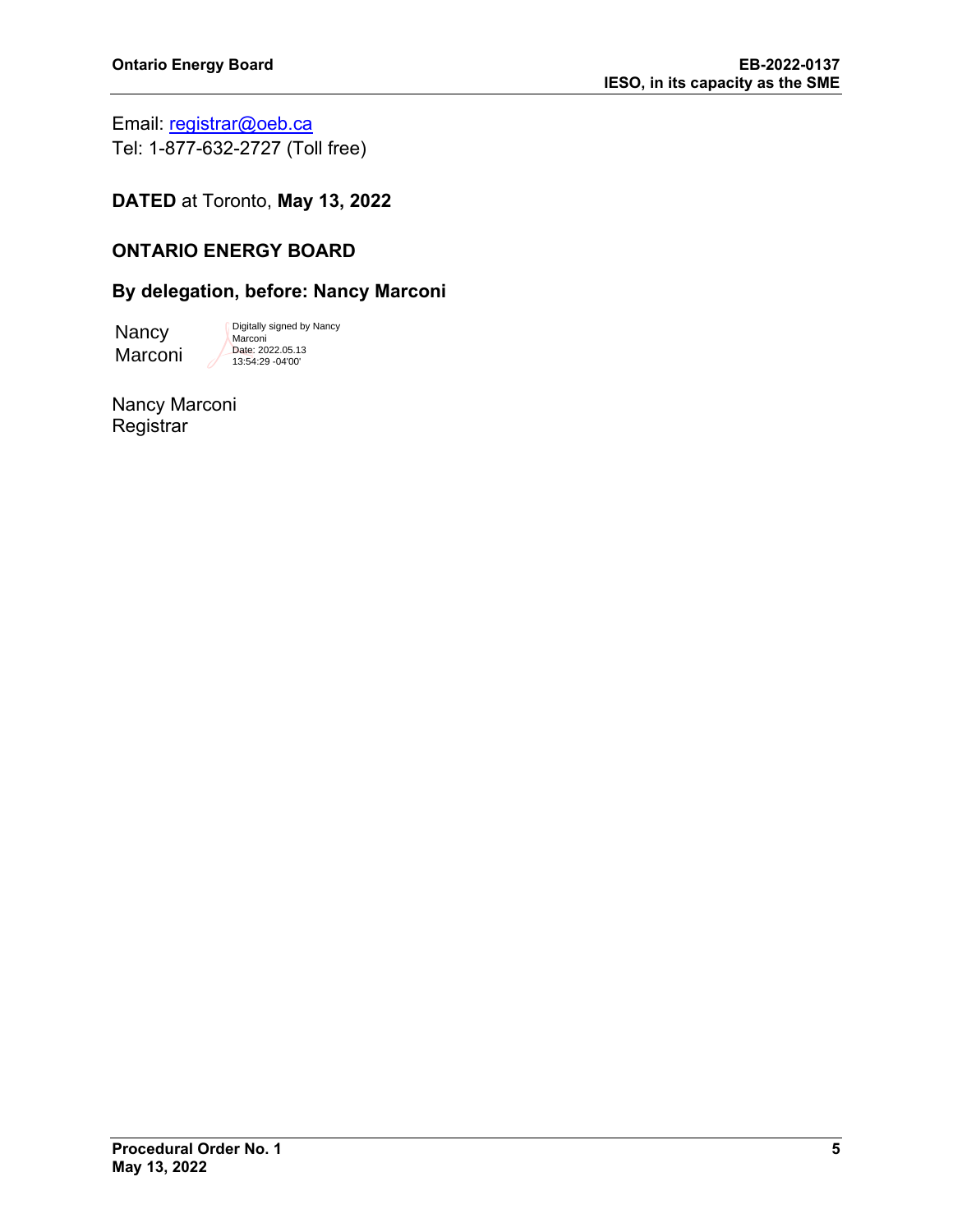# **SCHEDULE A**

# **PROCEDURAL ORDER NO. 1**

## **INDEPENDENT ELECTRICITY SYSTEM OPERATOR**

## **EB-2022-0137**

## **APPLICANT & LIST OF INTERVENORS**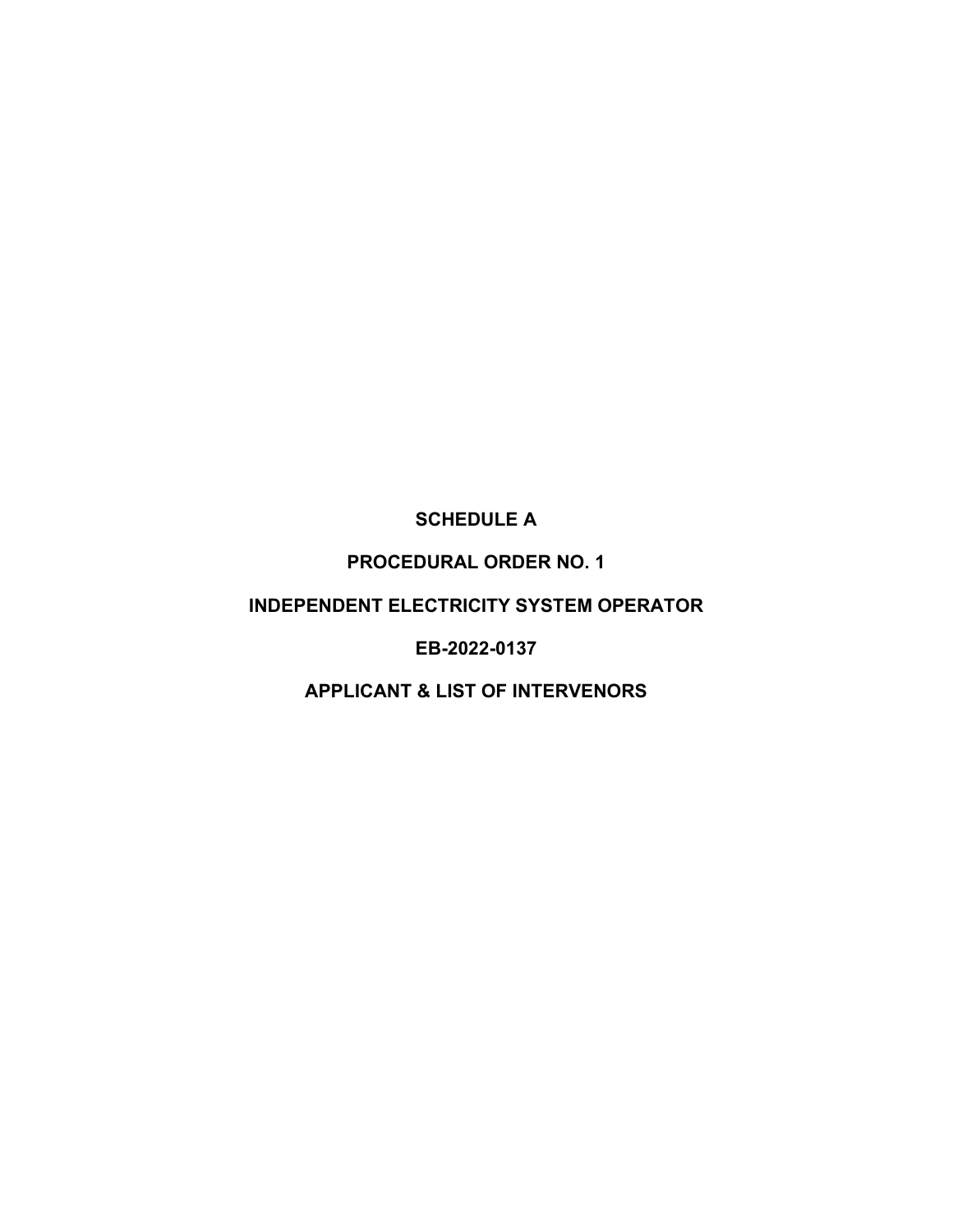# **APPLICANT & LIST OF INTERVENORS**

**May 13, 2022**

**System Operator**

#### **APPLICANT Rep. and Address for Service**

#### **Independent Electricity Adrian Pye**

Senior Advisor Independent Electricity System Operator 120 Adelaide St. W. Suite 1600 Toronto, ON M5H 1T1 Tel: 905-601-2858 Fax: 416-969-6383 [regulatoryaffairs@ieso.ca](mailto:regulatoryaffairs@ieso.ca)

#### **APPLICANT COUNSEL**

## **Patrick Duffy**

Stikeman Elliott LLP 5300 Commerce Court W. 199 Bay Street Toronto ON M5L 1B9 Tel: 416-869-5257 Fax: 416-947-0866 [pduffy@stikeman.com](mailto:pduffy@stikeman.com)

#### **Consumers Council of Figure 3 Julie Girvan Canada**

#### **INTERVENORS Rep. and Address for Service**

**Consultant** Consumers Council of Canada J. E. Girvan Enterprises 62 Hillsdale Ave. East Toronto ON M4S 1T5 Tel: 416-322-7936 Fax: 416-322-9703 [jgirvan@uniserve.com](mailto:jgirvan@uniserve.com)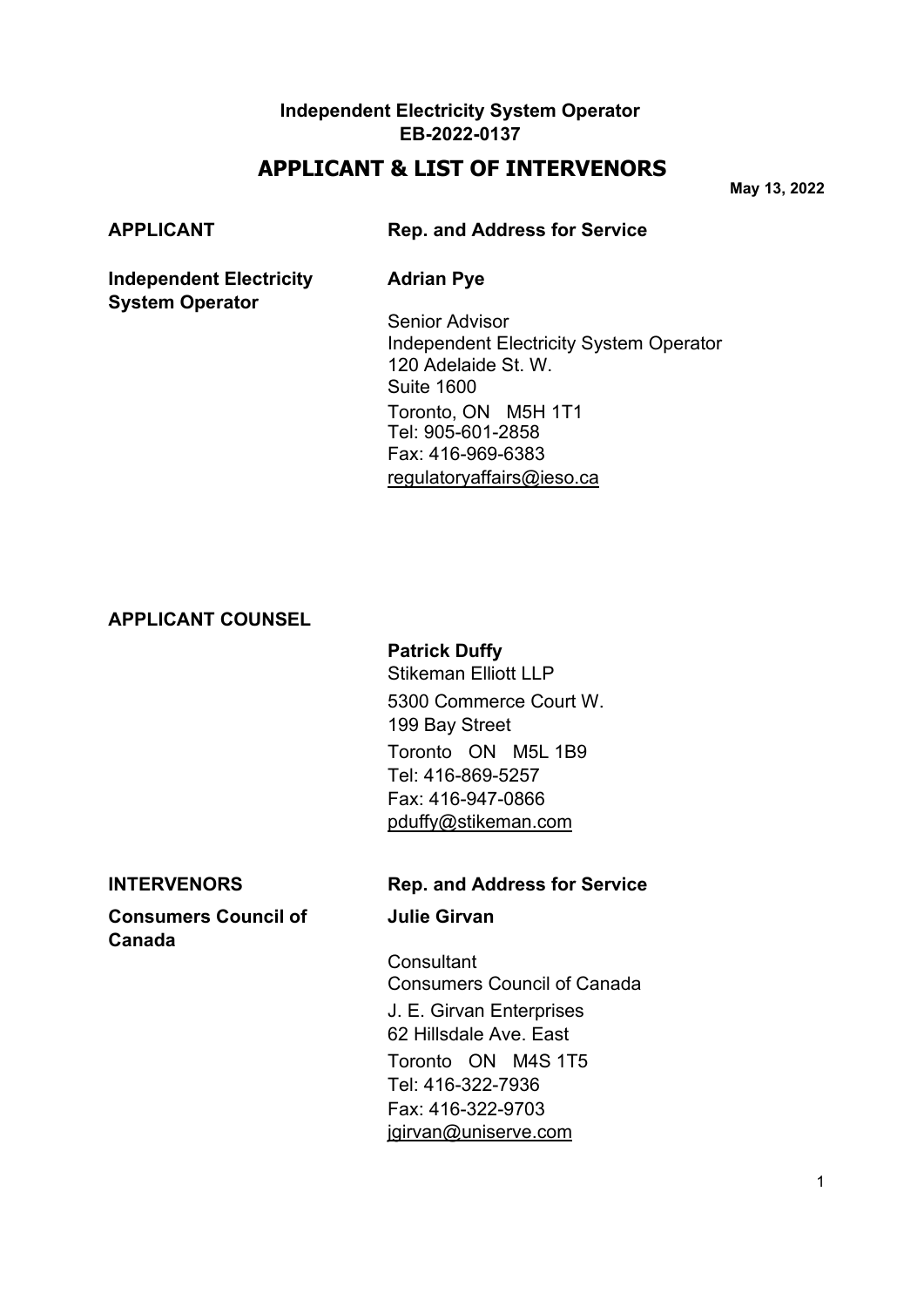# **APPLICANT & LIST OF INTERVENORS**

**May 13, 2022**

## **Electricity Distributors Brittany Ashby Association**

Senior Regulatory Affairs Advisor Electricity Distributors Association 3700 Steeles Ave. W. Suite 1100 Vaughan ON L4L 8K8 Tel: 416-886-4420 [bashby@eda-on.ca](mailto:bashby@edaon.ca)

#### **Kathi Farmer**

Senior Regulatory Affairs Advisor Electricity Distributors Association 3700 Steeles Ave. W. Suite 1100 Vaughan ON L4L 8K8 Tel: 905-265-5332 [kfarmer@eda-on.ca](mailto:kfarmer@edaon.ca)

#### **Ted Wigdor**

Vice President Electricity Distributors Association 3700 Steeles Ave. W. Suite 1100 Vaughan ON L4L 8K8 Tel: 905-265-5362 [twigdor@eda-on.ca](mailto:twigdor@edaon.ca)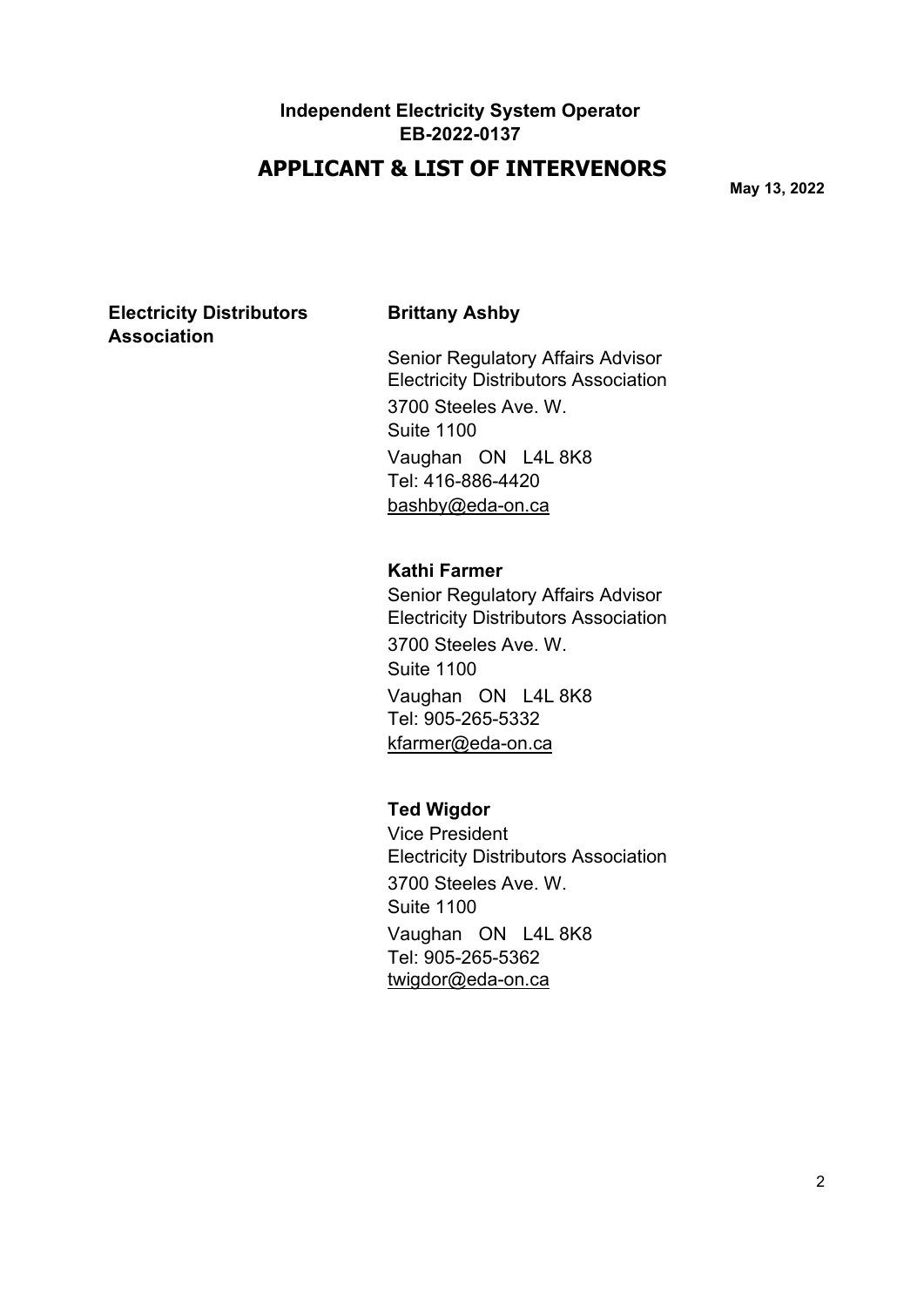# **APPLICANT & LIST OF INTERVENORS**

**May 13, 2022**

## **Energy Probe Research Tom Ladanyi Foundation**

TL Energy Regulatory Consultants Inc. 41 Divadale Drive Toronto ON M4G 2N7 Tel: 416-423-3685 [tom.ladanyi@rogers.com](mailto:tom.ladanyi@rogers.com)

## **Environmental Defence Jack Gibbons Canada Inc.**

Ontario Clean Air Alliance 160 John Street, Suite 300 Toronto ON M5V 2E5 Tel: 416-260-2080 Ext: 2 [jack@cleanairalliance.org](mailto:jack@cleanairalliance.org)

# **Kent Elson**

Elson Advocacy 1062 College Street Lower Suite Toronto ON M6H 1A9 Tel: 416-906-7305 Fax: 416-763-5435 [kent@elsonadvocacy.ca](mailto:kent@elsonadvocacy.ca)

# **Amanda Montgomery**

Elson Advocacy 1062 College Street Lower Suite Toronto ON M6H 1A9 Tel: 416-906-7305 Fax: 416-763-5435 [amanda@elsonadvocacy.ca](mailto:amanda@elsonadvocacy.ca)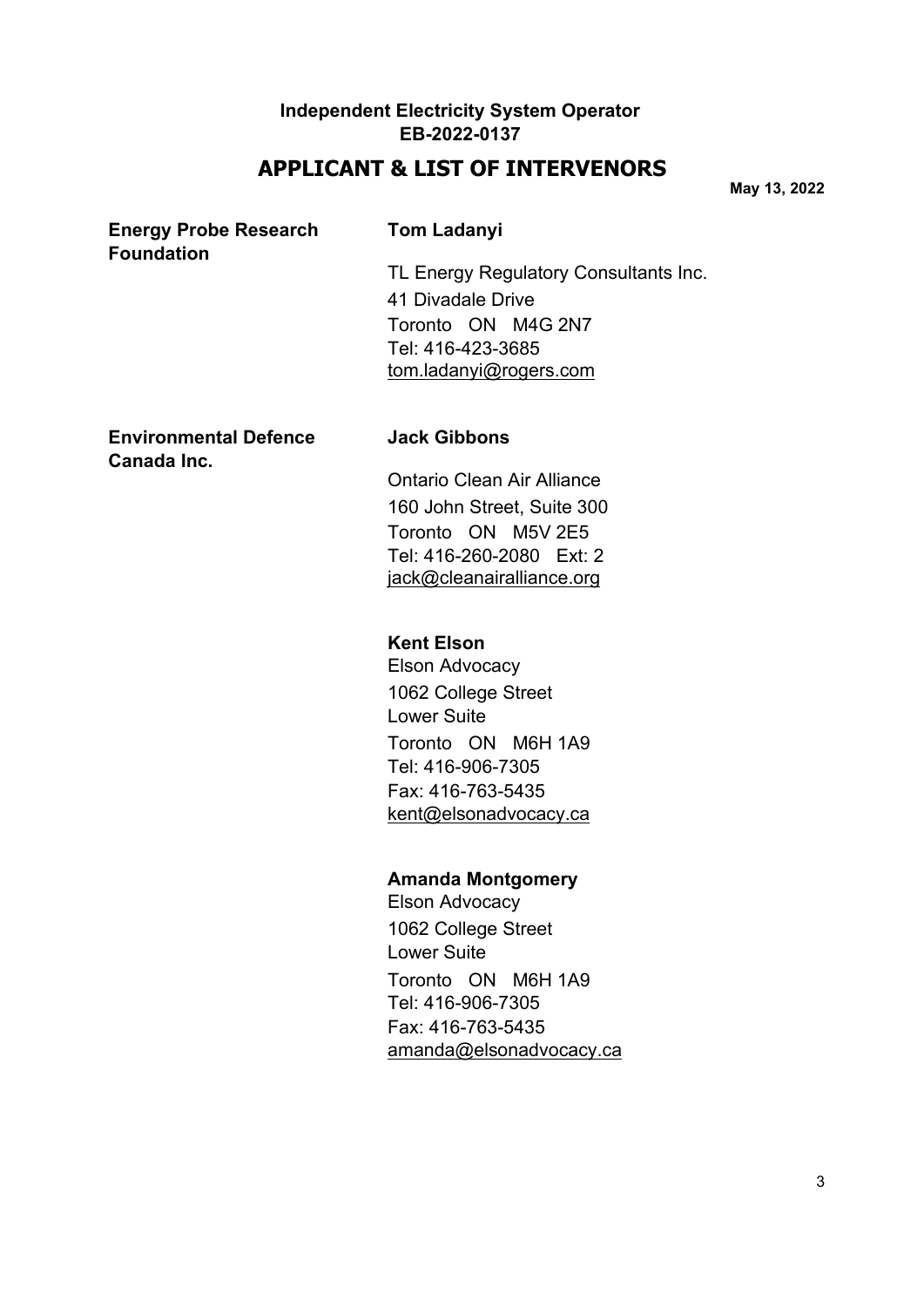# **APPLICANT & LIST OF INTERVENORS**

**May 13, 2022**

## **Niagara-on-the-Lake Hydro Tim Curtis Inc.**

President Niagara-on-the-Lake Hydro Inc. 8 Henegan Road P.O. Box 460 Virgil ON L0S 1T0 Tel: 905-468-4235 Ext: 550 Fax: 905-468-3861 [tcurtis@notlhydro.com](mailto:tcurtis@notlhydro.com)

**Vulnerable Energy John Lawford Consumers Coalition**

Counsel Public Interest Advocacy Centre 2-285 McLeod Street Ottawa ON K2P 1A1 Tel: 613-562-4002 Ext: 125 [jlawford@piac.ca](mailto:jlawford@piac.ca)

#### **Mark Garner**

Consultant - Project Manager 647 Broadway Avenue Toronto ON M4G 2S8 Tel: 647-408-4501 [markgarner@rogers.com](mailto:markgarner@rogers.com)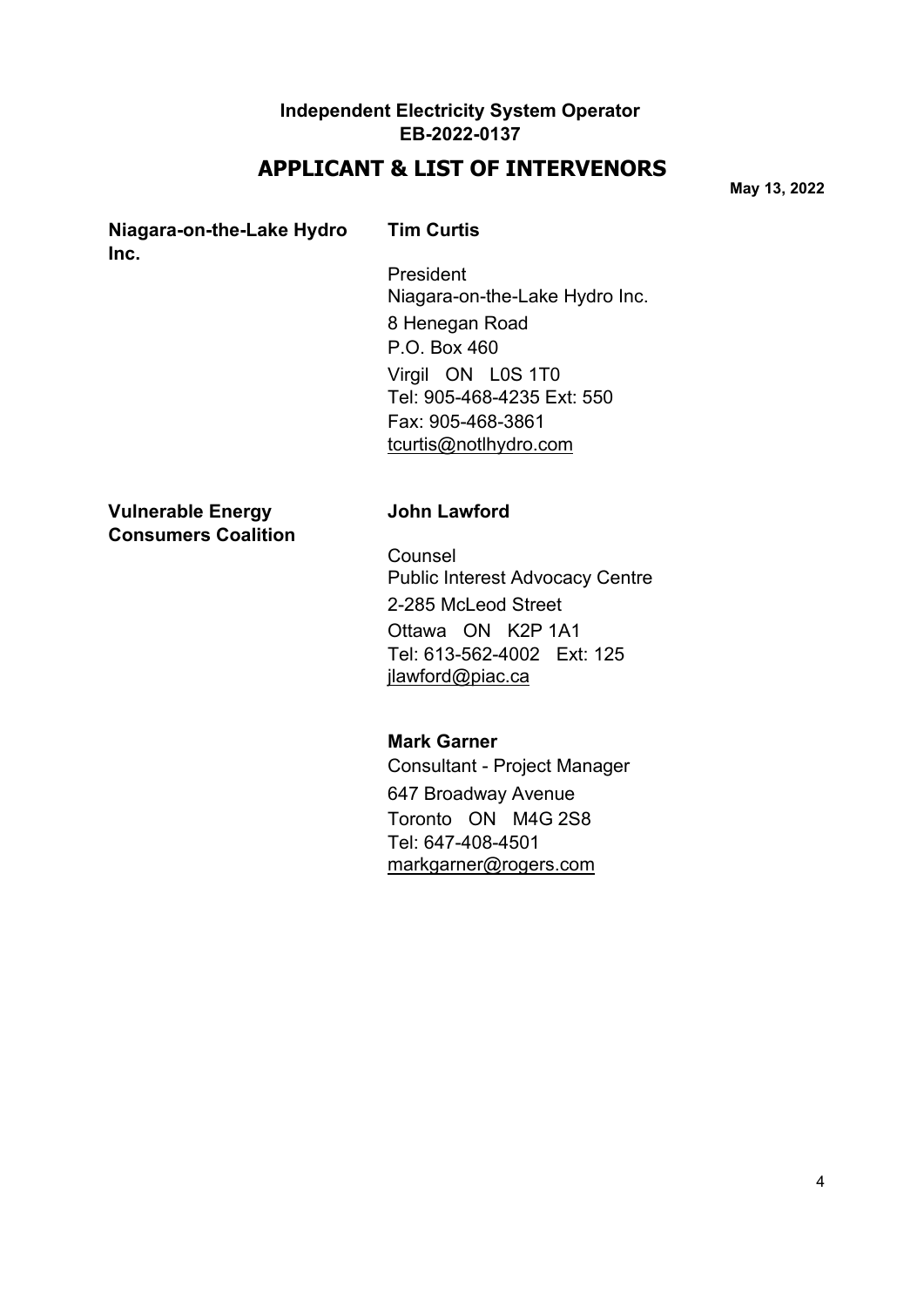## **SCHEDULE B**

## **PROCEDURAL ORDER NO. 1**

## **INDEPENDENT ELECTRICITY SYSTEM OPERATOR**

## **EB-2022-0137**

# **DRAFT ISSUES LIST**